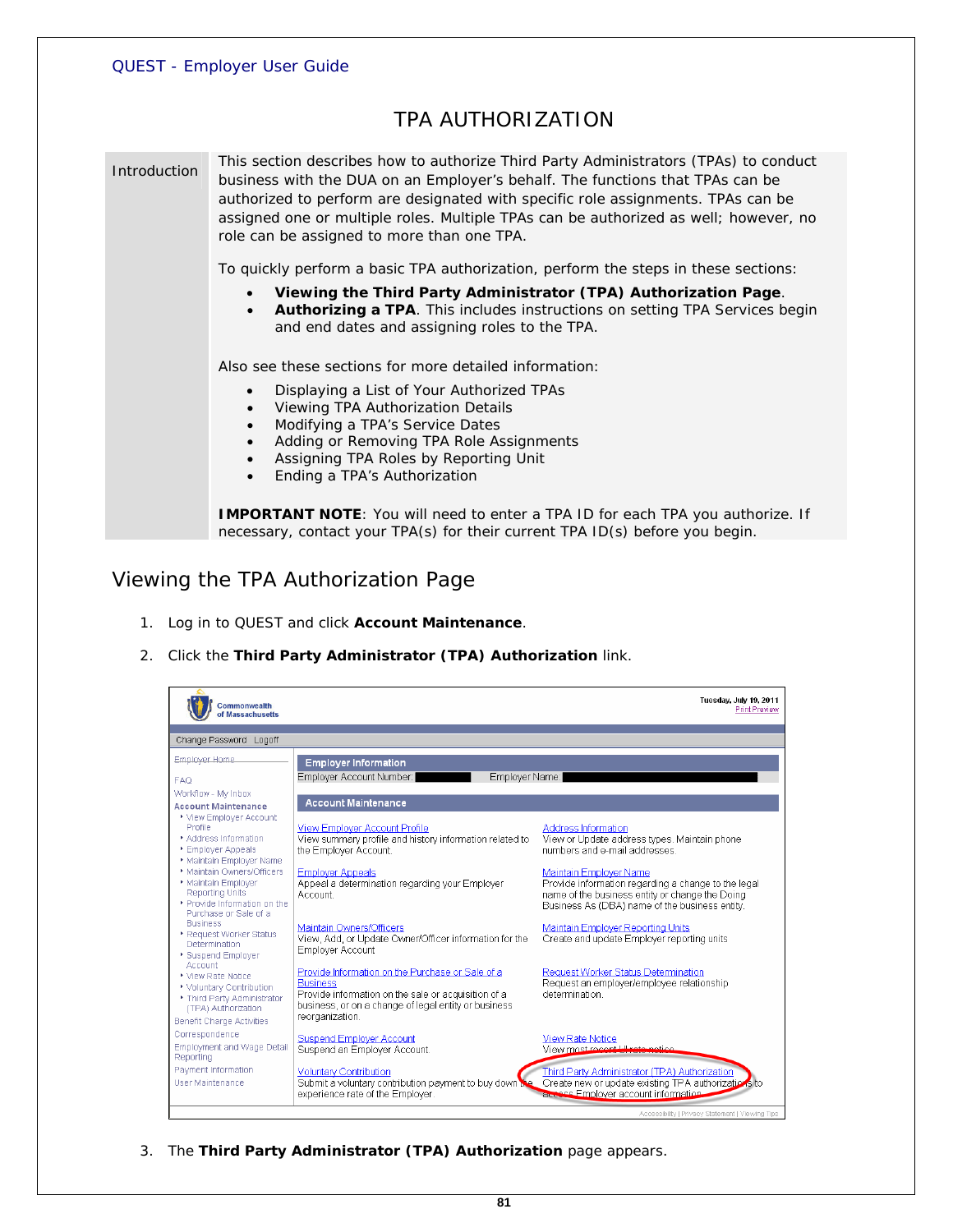# *Authorizing a TPA*

- 1. Perform the steps in *Viewing the TPA Authorization Page*.
- 2. Click **New**.



3. Enter the TPA ID and click **Next**.

| Change Password Logoff                                                                                                                                                                                                                        |                                                                                                                                                                                                                                                                                                                                                              |
|-----------------------------------------------------------------------------------------------------------------------------------------------------------------------------------------------------------------------------------------------|--------------------------------------------------------------------------------------------------------------------------------------------------------------------------------------------------------------------------------------------------------------------------------------------------------------------------------------------------------------|
|                                                                                                                                                                                                                                               | * Indicates Required Field                                                                                                                                                                                                                                                                                                                                   |
| Employer Home.                                                                                                                                                                                                                                | <b>Employer Information</b>                                                                                                                                                                                                                                                                                                                                  |
| <b>FAQ</b>                                                                                                                                                                                                                                    | Employer Account Number:<br>Employer Name:                                                                                                                                                                                                                                                                                                                   |
| Workflow - My Inbox<br>Account Maintenance<br>▶ View Employer Account<br><b>Profile</b><br>Address Information<br>▶ Employer Appeals<br>* Maintain Employer Name<br>* Maintain Owners/Officers<br>Maintain Employer<br><b>Reporting Units</b> | Assign Third Party Administrator (TPA)<br>In order to authorize a Third Party Administrator (TPA) for your account you must have their TPA ID (contact your<br>TPA to obtain this information). To begin the TPA cultimization presens, please enter the TPA ID in the field below<br>and select 'Next'.<br>$TPAID$ $\cap$<br><b>Previous</b><br><b>Next</b> |

- 4. The **Third Party Administrator Information** page appears.
	- Enter the **TPA Services Begin Date**.
	- Enter a **TPA Services End Date** or leave blank.
	- Check each role that applies to this TPA.
	- Click **Save** to complete the authorization.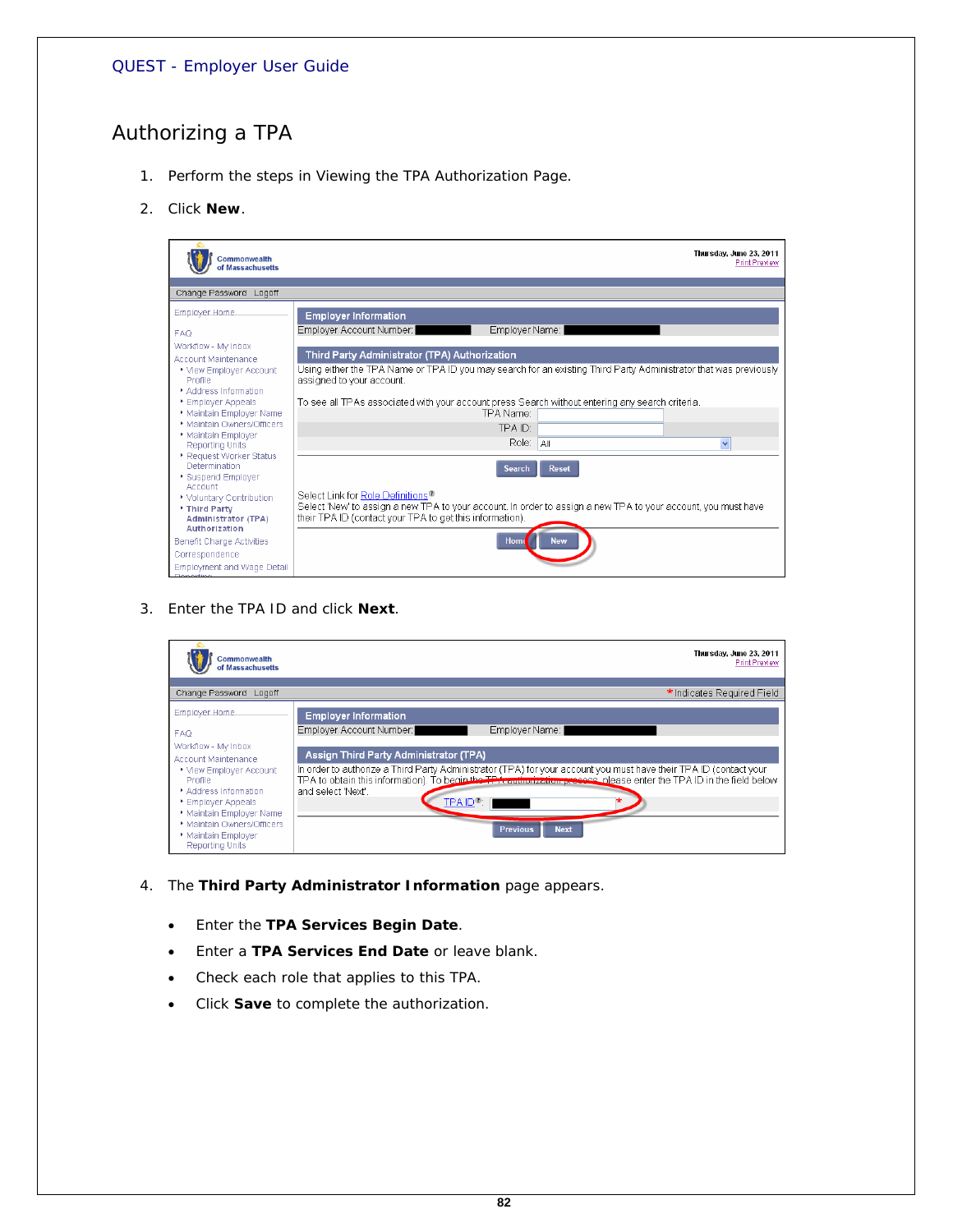#### **IMPORTANT NOTES**:

You cannot enter a **TPA Services Begin Date** that is prior to the current date, although once a TPA is authorized, they can perform TPA functions on data retroactively.

A role assignment can only be actively applied to one TPA at a time.

Most roles have two versions: active, and passive (view only). Only one of the two can be assigned to the same TPA.

Any role(s) not assigned to a TPA must be performed by the Employer.

If you assign the roles for **Wage and Separation Mailing** and **Benefits Charges Protests Submission** to a TPA, then that TPA (and not the Employer) will receive the hard copy bill/correspondence from DUA.

| <b>Commonwealth</b><br>of Massachusetts         | Thursday, June 23, 2011<br><b>Print Preview</b>                                                                                                                                                                              |
|-------------------------------------------------|------------------------------------------------------------------------------------------------------------------------------------------------------------------------------------------------------------------------------|
| Change Password Logoff                          | * Indicates Required Field                                                                                                                                                                                                   |
| Employer Home                                   | <b>Employer Information</b>                                                                                                                                                                                                  |
| FAQ                                             | Employer Account Number:  <br>Employer Name:                                                                                                                                                                                 |
| Workflow - My Inbox                             |                                                                                                                                                                                                                              |
| Account Maintenance<br>▶ View Employer Account  | Third Party Administrator (TPA) Information<br>TPA ID:<br>TPA Name:                                                                                                                                                          |
| Profile                                         |                                                                                                                                                                                                                              |
| * Address Information<br>Employer Appeals       | <b>TPA Details</b>                                                                                                                                                                                                           |
| Maintain Employer Name                          | Enter the date that this TPA will begin performing services for your organization. Enter the date that this TPA will                                                                                                         |
| * Maintain Owners/Officers<br>Maintain Employer | cease performing services for your organization. If you you choose not to enter an end date, the TPA will be<br>authorized to perform services on your account indefinitely.                                                 |
| <b>Reporting Units</b>                          |                                                                                                                                                                                                                              |
| Request Worker Status<br>Determination          | Using the check boxes in the 'Add' and 'Remove' columns, assign the TPA to the roles(s) you would like them to<br>perform.                                                                                                   |
| Suspend Employer                                | TPA Services Begin Date: 06/23/2011<br>* (mm/dd/ww)                                                                                                                                                                          |
| Account<br>▶ Voluntary Cont                     | TPA Services End Date:<br>(mm/dd/ww)                                                                                                                                                                                         |
| * Third Party                                   |                                                                                                                                                                                                                              |
| Administrator<br>Authorization                  | Select TPA Begin and End Dates<br>orting units select the Assigned Units link in the Modify column.                                                                                                                          |
| Benefit Charge Ac                               | es by business unit.                                                                                                                                                                                                         |
| Correspondence                                  | Add Roles<br>to all reporting units unless you change the units                                                                                                                                                              |
| Employment and V<br>Reporting                   |                                                                                                                                                                                                                              |
| Payment Information                             |                                                                                                                                                                                                                              |
| User Maintenance                                | Click the checkbox in the 'Remove' column to un-assign this role to the selected TPA.<br>No records found                                                                                                                    |
|                                                 |                                                                                                                                                                                                                              |
|                                                 | <b>Un-assigned Roles</b>                                                                                                                                                                                                     |
|                                                 | Select the checkbox in the Add column to assign this role to the selected TPA, then press "Save". If you press<br>"Previous", or do not press "Save" after checking your selection, role assignment selections will be lost. |
|                                                 |                                                                                                                                                                                                                              |
|                                                 | Note that all Roles not assigned to TPAs can only be performed by the employer.                                                                                                                                              |
|                                                 | Add<br>Role                                                                                                                                                                                                                  |
|                                                 | Account Maintenance Update and Submit <sup>1</sup><br>☑                                                                                                                                                                      |
|                                                 | Account Maintenance View Only<br>□<br>Benefit Charges Protest Submission <sup>1</sup><br>П                                                                                                                                   |
|                                                 | $\Box$<br>Benefit Charges View Only                                                                                                                                                                                          |
|                                                 | Payments Update and Submit <sup>®</sup><br>$\overline{\mathbf{v}}$                                                                                                                                                           |
|                                                 | Payments View Only<br>П                                                                                                                                                                                                      |
|                                                 | Employment and Wage Detail Update and Submit <sup>1</sup><br>☑                                                                                                                                                               |
|                                                 | Employment and Wage Detail View Only<br>$\Box$                                                                                                                                                                               |
|                                                 | Wage and Separation Mailing <sup>®</sup><br>$\Box$                                                                                                                                                                           |
|                                                 |                                                                                                                                                                                                                              |
|                                                 | <b>Previous</b><br><b>Save</b>                                                                                                                                                                                               |
|                                                 | Accessibility   Privacy Statement   Viewing Tips                                                                                                                                                                             |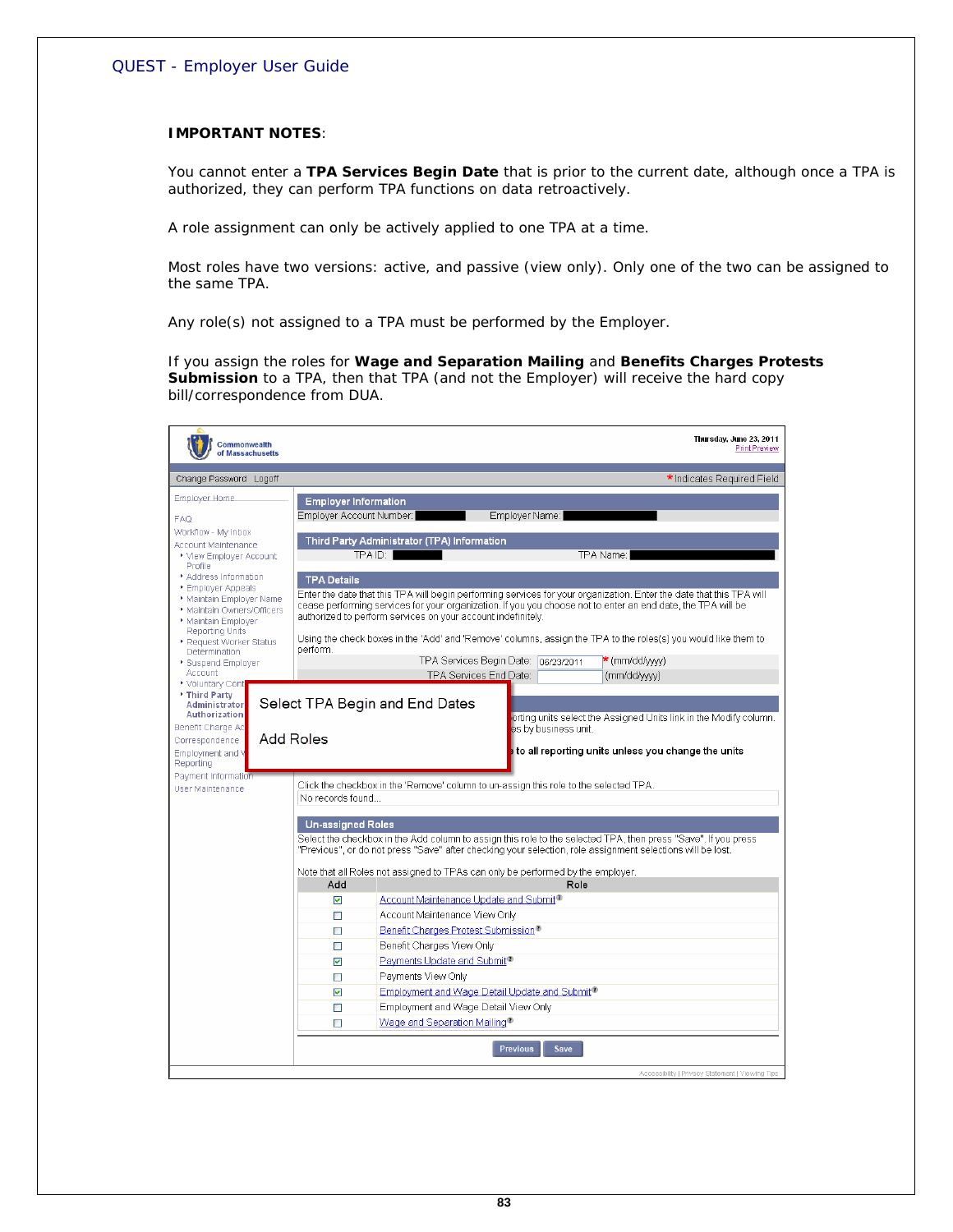# *Displaying a List of Your Authorized TPAs*

- 1. Perform the steps in *Viewing the TPA Authorization Page*.
- 2. Configure search criteria:
	- To see all TPA(s) associated with your Employer account, leave the search criteria blank.
	- To limit your search to a specific TPA, enter the TPA name or ID in the search fields.

#### Click **Search**.

| Third Party Administrator (TPA) Authorization                                                   |                                                                                                                  |
|-------------------------------------------------------------------------------------------------|------------------------------------------------------------------------------------------------------------------|
| assigned to your account.                                                                       | Using either the TPA Name or TPA ID you may search for an existing Third Party Administrator that was previously |
| To see all TPAs associated with your account press Search without entering any search criteria. |                                                                                                                  |
| TPA Name:                                                                                       |                                                                                                                  |
| TPA ID:                                                                                         |                                                                                                                  |
| Role:                                                                                           | All<br>$\overline{\phantom{a}}$                                                                                  |
| <b>Search</b>                                                                                   | <b>Reset</b>                                                                                                     |

3. The search results appear in the same page, below the search grid.

| <b>Results</b> |                                                                                                  |                                          |                                        |                                                                               |  |
|----------------|--------------------------------------------------------------------------------------------------|------------------------------------------|----------------------------------------|-------------------------------------------------------------------------------|--|
|                | To update a TPA's role or to remove a TPA from your account, select the TPA from the list below. |                                          |                                        |                                                                               |  |
| <b>TPAID</b>   | <b>TPA Name</b>                                                                                  | <b>TPA Services</b><br><b>Begin Date</b> | <b>TPA Services</b><br><b>End Date</b> | Role(s)                                                                       |  |
| 000000         | TPA's Name                                                                                       | 1/18/2011                                |                                        | Employment and Wage Detail<br>Update and Submit<br>Payments Update and Submit |  |

# *Viewing TPA Authorization Details*

- 1. Perform the steps in *Displaying a List of Your Authorized TPAs*.
- 2. Click on a **TPA ID** to display authorization details.

| <b>Results</b> |                                                                                                  |                                          |                                        |                                                                               |  |  |
|----------------|--------------------------------------------------------------------------------------------------|------------------------------------------|----------------------------------------|-------------------------------------------------------------------------------|--|--|
|                | To update a TPA's role or to remove a TPA from your account, select the TPA from the list below. |                                          |                                        |                                                                               |  |  |
| <b>TPAID</b>   | <b>TPA Name</b>                                                                                  | <b>TPA Services</b><br><b>Begin Date</b> | <b>TPA Services</b><br><b>End Date</b> | Role(s)                                                                       |  |  |
| 00000          | TPA's Name                                                                                       | 1/18/2011                                |                                        | Employment and Wage Detail<br>Update and Submit<br>Payments Update and Submit |  |  |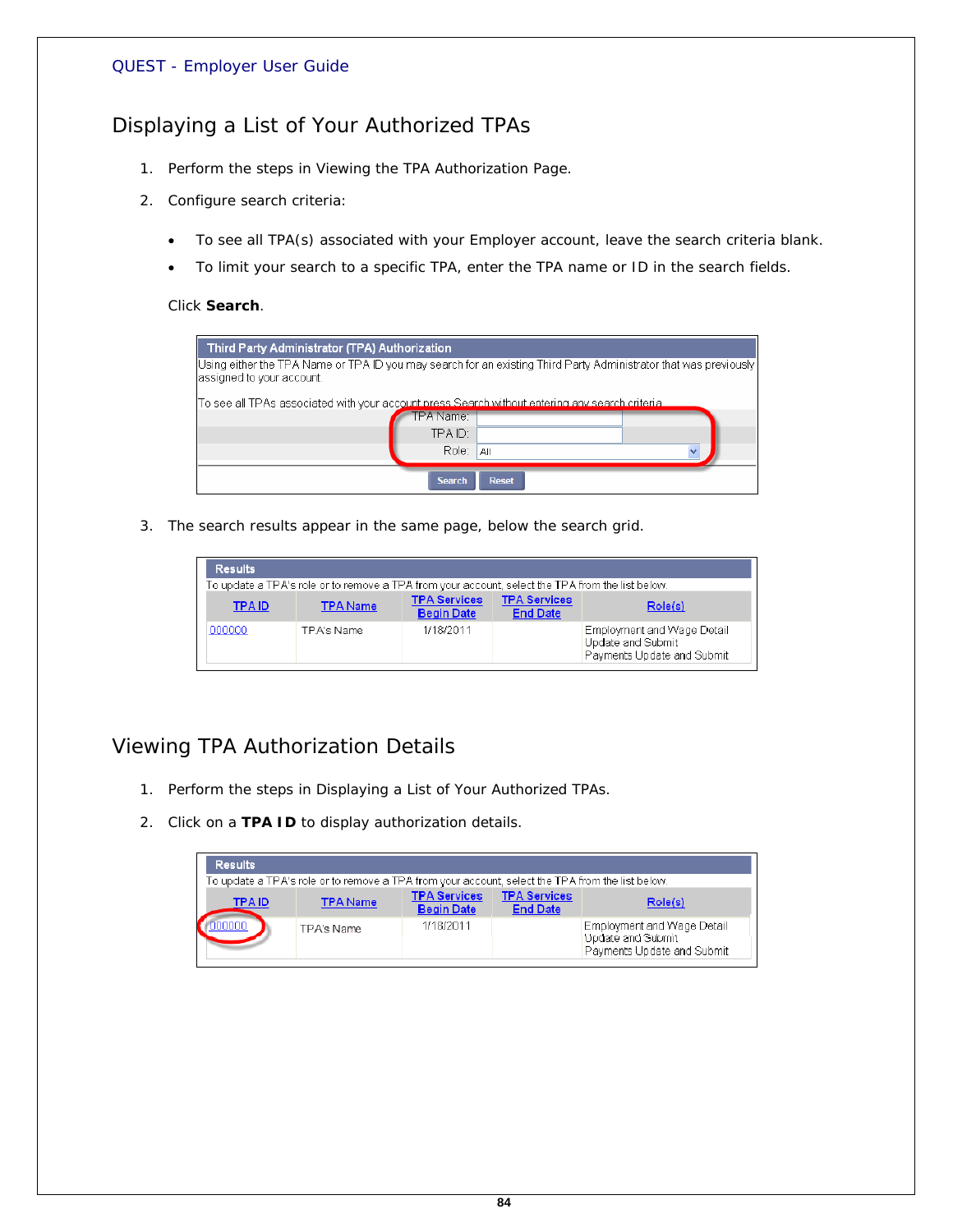3. The **Third Party Administrator (TPA) Details** page appears.

| <b>Commonwealth</b><br>of Massachusetts         |                                                                                                                 |                                 |                            | Thursday, June 23, 2011<br><b>Print Preview</b>  |  |
|-------------------------------------------------|-----------------------------------------------------------------------------------------------------------------|---------------------------------|----------------------------|--------------------------------------------------|--|
| Change Password Logoff                          |                                                                                                                 |                                 |                            |                                                  |  |
| Employer Home                                   | <b>Employer Information</b>                                                                                     |                                 |                            |                                                  |  |
| <b>FAO</b>                                      | Employer Name:<br>Employer Account Number:                                                                      |                                 |                            |                                                  |  |
| Workflow - My Inbox                             |                                                                                                                 |                                 |                            |                                                  |  |
| Account Maintenance                             | Third Party Administrator (TPA) Details                                                                         |                                 |                            |                                                  |  |
| ▶ View Emplover Account<br>Profile              | To assign and un-assign TPA roles or to remove the TPA from your account select the 'Modify' button.<br>TPA ID: |                                 |                            |                                                  |  |
| * Address Information                           | TPA Name:                                                                                                       |                                 |                            |                                                  |  |
| ▶ Employer Appeals                              | Address:                                                                                                        |                                 |                            |                                                  |  |
| Maintain Employer Name                          |                                                                                                                 |                                 |                            |                                                  |  |
| * Maintain Owners/Officers<br>Maintain Employer |                                                                                                                 |                                 |                            |                                                  |  |
| <b>Reporting Units</b>                          |                                                                                                                 |                                 |                            |                                                  |  |
| ▶ Request Worker Status                         | TPA Service Begin Date: 6/23/2011<br>TPA Service End Date:                                                      |                                 |                            |                                                  |  |
| <b>Determination</b>                            |                                                                                                                 |                                 |                            |                                                  |  |
| ▶ Suspend Employer<br>Account                   |                                                                                                                 | <b>Modify</b>                   |                            |                                                  |  |
| ▶ Voluntary Contribution                        |                                                                                                                 |                                 |                            |                                                  |  |
| * Third Party                                   | <b>Assigned Roles</b>                                                                                           |                                 |                            |                                                  |  |
| <b>Administrator (TPA)</b><br>Authorization     | To assign and un-assign TPA roles to individual reporting units select the Assigned Units link in the Modify    |                                 |                            |                                                  |  |
| Benefit Charge Activities                       | column. This will open the window where you can assign roles by business unit.                                  |                                 |                            |                                                  |  |
| Correspondence                                  | The system will, as default, assign a TPA role to all individual reporting units unless you change the          |                                 |                            |                                                  |  |
| Employment and Wage Detail<br>Reporting         | roles assigned to each unit.                                                                                    |                                 |                            |                                                  |  |
| Payment Information<br>User Maintenance         | Role                                                                                                            | <b>Reporting Unit</b><br>Number | <b>Reporting Unit Name</b> | Modify                                           |  |
|                                                 | Account Maintenance Update and Submit                                                                           | No units are<br>assigned        |                            |                                                  |  |
|                                                 | Employment and Wage Detail Update and Submit                                                                    | 0000                            | <b>UNKN, Boston</b>        | <b>Assigned Units</b>                            |  |
|                                                 | Payments Update and Submit                                                                                      | No units are<br>assigned        |                            |                                                  |  |
|                                                 |                                                                                                                 | <b>Previous</b>                 |                            | Accessibility   Privacy Statement   Viewing Tips |  |

# *Modifying a TPA's Service Dates*

- 1. Perform the steps in *Viewing TPA Authorization Details*.
- 2. Click **Modify**.
- 3. In the **TPA Details** area, change the **TPA Service Start Date** and/or **TPA Service End Date**.

| <b>TPA Details</b>                                                                                                                                                                                                                                                                                     |                                  |
|--------------------------------------------------------------------------------------------------------------------------------------------------------------------------------------------------------------------------------------------------------------------------------------------------------|----------------------------------|
| Enter the date that this TPA will begin performing services for your organization. Enter the date that this TPA will<br>lcease performing services for your organization. If you you choose not to enter an end date, the TPA will be<br>lauthorized to perform services on your account indefinitely. |                                  |
| Using the check boxes in the 'Add' and 'Remove' columns assign the TFA to the roles(s) you would like them to<br>pe form.                                                                                                                                                                              |                                  |
| TPA Services Begin Date:                                                                                                                                                                                                                                                                               | $\star$ (mm/dd/www)<br>1/18/2011 |
| TPA Services End Date:                                                                                                                                                                                                                                                                                 | (mm/dd/ww)<br>6/23/2011          |

4. Click **Save**.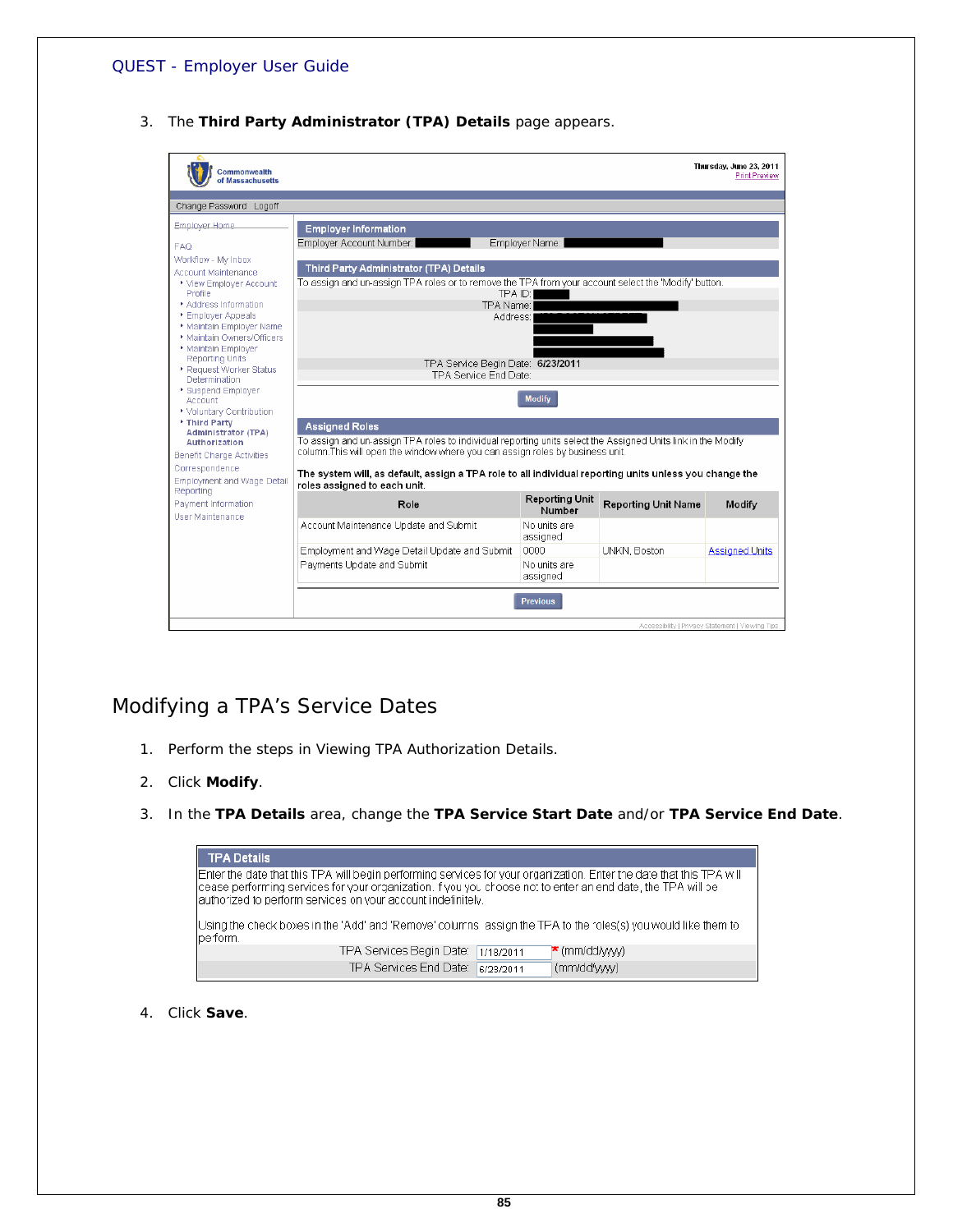# *Adding or Removing TPA Role Assignments*

- 1. Perform the steps in *Viewing TPA Authorization Details*.
- 2. Click **Modify**. Scroll to the area showing **Assigned Roles** and **Unassigned Roles**.

|                                                                                                                     | <b>Assigned Roles</b>                                                                                          |                       |  |  |  |
|---------------------------------------------------------------------------------------------------------------------|----------------------------------------------------------------------------------------------------------------|-----------------------|--|--|--|
| To assign and unassign TPA roles to individual reporting units select the Assigned Units link in the Modify column. |                                                                                                                |                       |  |  |  |
|                                                                                                                     | This will open the window where you can assign roles by business unit.                                         |                       |  |  |  |
|                                                                                                                     | The system will, as a default, assign a TPA role to all reporting units unless you change the units            |                       |  |  |  |
| assigned to each role.                                                                                              |                                                                                                                |                       |  |  |  |
|                                                                                                                     |                                                                                                                |                       |  |  |  |
|                                                                                                                     | Click the checkbox in the 'Remove' column to un-assign this role to the selected TPA.                          |                       |  |  |  |
| Remove                                                                                                              | Role                                                                                                           | Modify                |  |  |  |
| ш                                                                                                                   | Account Maintenance Update and Submit <sup>11</sup>                                                            |                       |  |  |  |
| ⊽                                                                                                                   | Payments Update and Submit <sup>1</sup>                                                                        |                       |  |  |  |
| ⊽                                                                                                                   | Employment and Wage Detail Update and Submit <sup>1</sup>                                                      | <b>Assigned Units</b> |  |  |  |
|                                                                                                                     |                                                                                                                |                       |  |  |  |
| <b>Un-assigned Roles</b>                                                                                            |                                                                                                                |                       |  |  |  |
|                                                                                                                     | Select the checkbox in the Add column to assign this role to the selected TPA, then press "Save". If you press |                       |  |  |  |
|                                                                                                                     | "Previous", or do not press "Save" after checking your selection, role assignment selections will be lost.     |                       |  |  |  |
|                                                                                                                     | Note that all Roles not assigned to TPAs can only be performed by the employer.                                |                       |  |  |  |
| Add                                                                                                                 | Role                                                                                                           |                       |  |  |  |
| П                                                                                                                   | Account Maintenance View Only                                                                                  |                       |  |  |  |
| $\blacktriangledown$                                                                                                | Benefit Charges Protest Submission <sup>®</sup>                                                                |                       |  |  |  |
| П                                                                                                                   | Benefit Charges View Only                                                                                      |                       |  |  |  |
| П                                                                                                                   | Payments View Only                                                                                             |                       |  |  |  |
| П                                                                                                                   | Employment and Wage Detail View Only                                                                           |                       |  |  |  |
| П                                                                                                                   | Wage and Separation Mailing <sup>1</sup>                                                                       |                       |  |  |  |
|                                                                                                                     |                                                                                                                |                       |  |  |  |
|                                                                                                                     | <b>Previous</b><br>Save                                                                                        |                       |  |  |  |

- 3. Check roles in the **Add** or **Remove** columns to designate new assignments.
- 4. Click **Save**.

# *Assigning TPA Roles by Reporting Unit*

- 1. Perform the steps in *Viewing TPA Authorization Details*.
- 2. Click **Assigned Units** in the row for the Role you want to reassign by reporting unit.

| <b>Assigned Roles</b><br>To assign and un-assign TPA roles to individual reporting units select the Assigned Units link in the Modify<br>column. This will open the window where you can assign roles by business unit. |                                 |                            |                       |  |  |
|-------------------------------------------------------------------------------------------------------------------------------------------------------------------------------------------------------------------------|---------------------------------|----------------------------|-----------------------|--|--|
| The system will, as default, assign a TPA role to all individual reporting units unless you change the<br>roles assigned to each unit.                                                                                  |                                 |                            |                       |  |  |
| Role                                                                                                                                                                                                                    | <b>Reporting Unit</b><br>Number | <b>Reporting Unit Name</b> | Modify                |  |  |
| Account Maintenance Update and Submit                                                                                                                                                                                   | No units are<br>assigned        |                            |                       |  |  |
| Employment and Wage Detail Update and Submit                                                                                                                                                                            | nnnn.                           | UNKN, Boston               | <b>Assigned Units</b> |  |  |
| Payments Update and Submit                                                                                                                                                                                              | No units are<br>assigned        |                            |                       |  |  |
|                                                                                                                                                                                                                         | <b>Previous</b>                 |                            |                       |  |  |